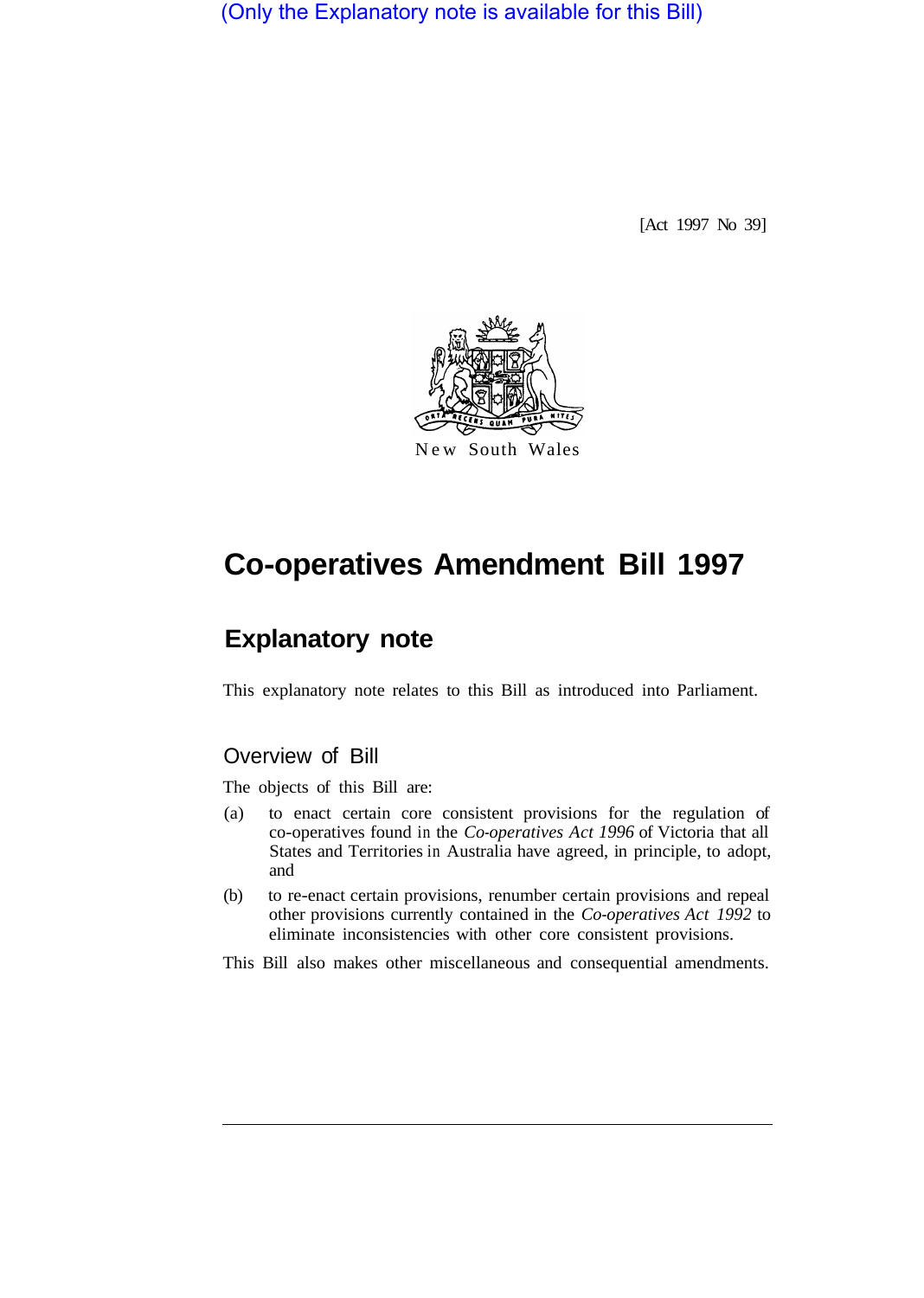Co-operatives Amendment Bill 1997 [Act 1997 No 39]

Explanatory note

### **Outline** of **provisions**

**Clause 1** sets out the name (also called the short title) of the proposed Act.

**Clause 2** provides for the commencement of the proposed Act on a day or days to be proclaimed.

**Clause 3** is **a** formal provision giving effect to the amendments to the *Co-operatives Act 1992* set out in Schedule 1.

#### **Schedule 1 Amendments**

The *Co-operatives Act 1992 (the 1992 Act)* regulates, among other things, the formation, operation, administration and supervision of co-operatives in New South Wales. The 1992 Act was enacted after an extensive review of the previous legislation governing co-operatives in this State, and has been the basis for legislative reform elsewhere in Australia. In particular, the 1992 Act was drawn on extensively by the *Co-operatives Act 1996* of Victoria *(the Victorian Act*) with modifications being made in the light of experience with the operation of the 1992 Act as well as comments from other jurisdictions and detailed input from the co-operative sector. The Victorian Act has, in turn, become the base document for the core consistent provisions that all Australian States and Territories have agreed, in principle, to adopt.

The adoption of a uniform national approach to legislation in this area is necessary and important for at least 2 reasons.

Firstly, the lack of consistency between the legislation of the States and Territories covering co-operatives has been recognised as a problem, particularly in respect of co-operatives that wish to carry on business outside the jurisdiction in which they are initially registered. To address this problem, a working party of the Standing Committee of Attorneys-General recommended that the co-operatives legislation in each State and Territory should:

- make provision for the interstate registration of co-operatives outside their own State or Territory, and
- contain uniform regulatory provisions for those co-operatives, and
- include core consistent provisions.

It was also recommended that each State and Territory should enter into an agreement by which each jurisdiction would agree to enact legislation containing the core consistent provisions. Each jurisdiction would also be free to enact additional provisions in the legislation to cover their particular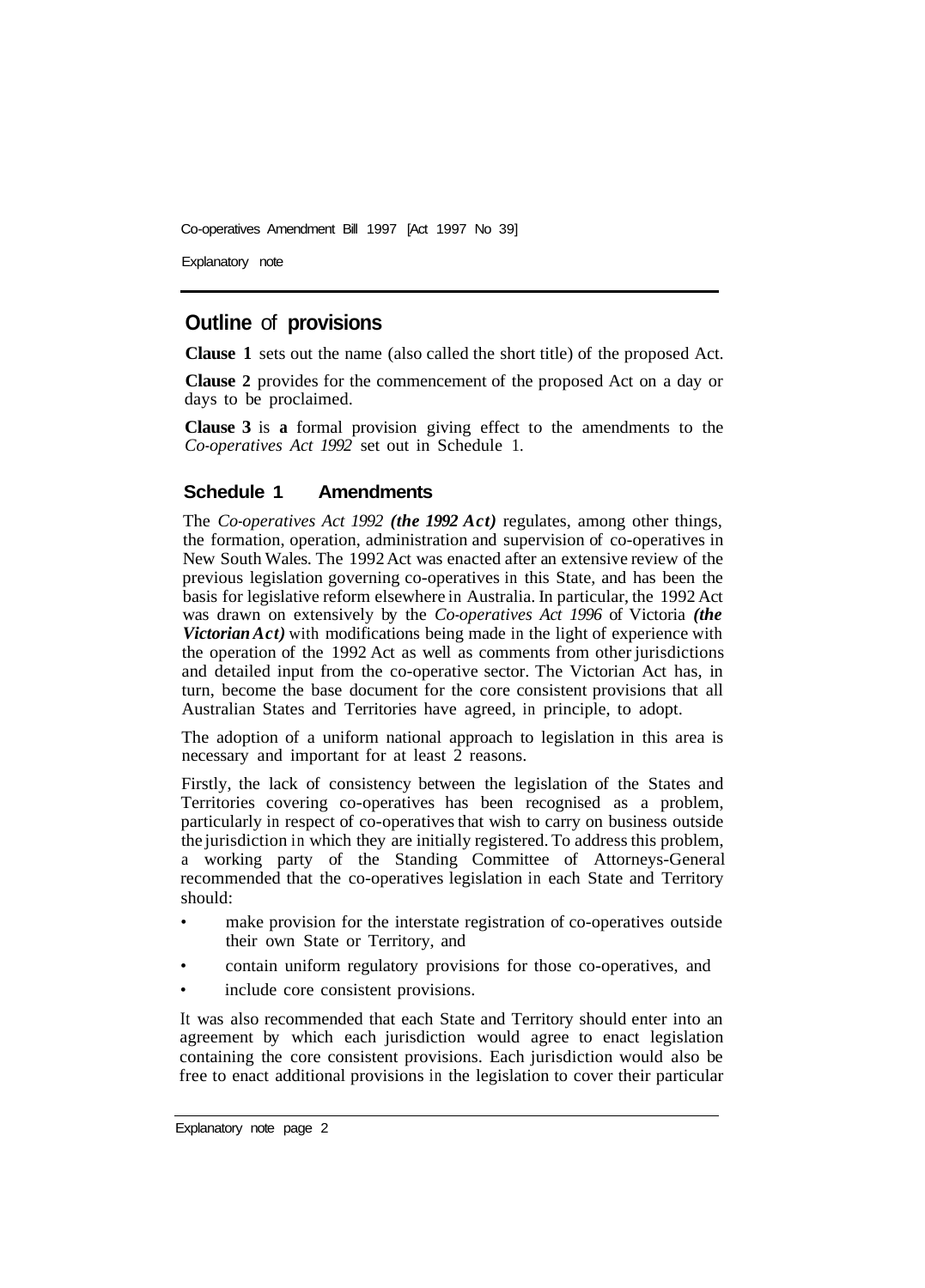Co-operatives Amendment Bill 1997 [Act 1997 No 39]

Explanatory note

local circumstances and matters not dealt with by the core consistent principles. This Bill makes provision for the matters referred to above. Notes are to be inserted at the beginning of each Part of and each Schedule to the 1992 Act to identify the core consistent provisions.

**A** second major problem with existing legislation is that co-operatives are subject to the *Corporations Law* if they wish to have members or issue securities across State or Territory borders. This has been recognised as a major impediment to the ability of co-operatives to carry on business outside the State.

To resolve this difficulty, it has been agreed, in principle, by the Standing Committee of Attorneys-General and the Ministerial Council for Corporations that the provisions of the *Corporations Law* that previously regulated these matters should be "rolled back". The Commonwealth is to introduce amendments to the *Corporations Law* to enable this to be done.

As a result, it is proposed, in conformity with the core consistent provisions, that fund raising by co-operatives from members or prospective members will be governed by the 1992 Act as amended by this Bill. Fund raising from non-members in the form of debentures and subordinated debt will be governed by the proposed legislation by applying relevant provisions of the *Corporations Law* and will also be regulated by relevant State and Territory Registrars of Co-operatives. However, prescribed interests will continue to be governed by the *Corporations Law* and regulated by the Australian Securities **Commission** 

Other notable features of the legislation include:

- the introduction of the concept, as contained in the Victorian Act, of trading and non-trading co-operatives. The separation relates mainly to fund raising and takeovers and requires that trading co-operatives comply with higher disclosure and reporting standards than those normally applying to non-trading co-operatives, and
- again as in the Victorian Act, the making of provision for different classes of shares for members of co-operatives. This will enable co-operatives to offer a range of equity forms to active members.

The New South Wales co-operatives legislation will continue to make provision for certain matters that are not covered by the core consistent provisions (or the Victorian Act). The 2 most important of these matters involve retention of provisions relating to certain advisory functions of the Co-operatives Council and to co-operative capital units *(CCUs)* (instruments that enable co-operatives to access funds from outside their membership base).